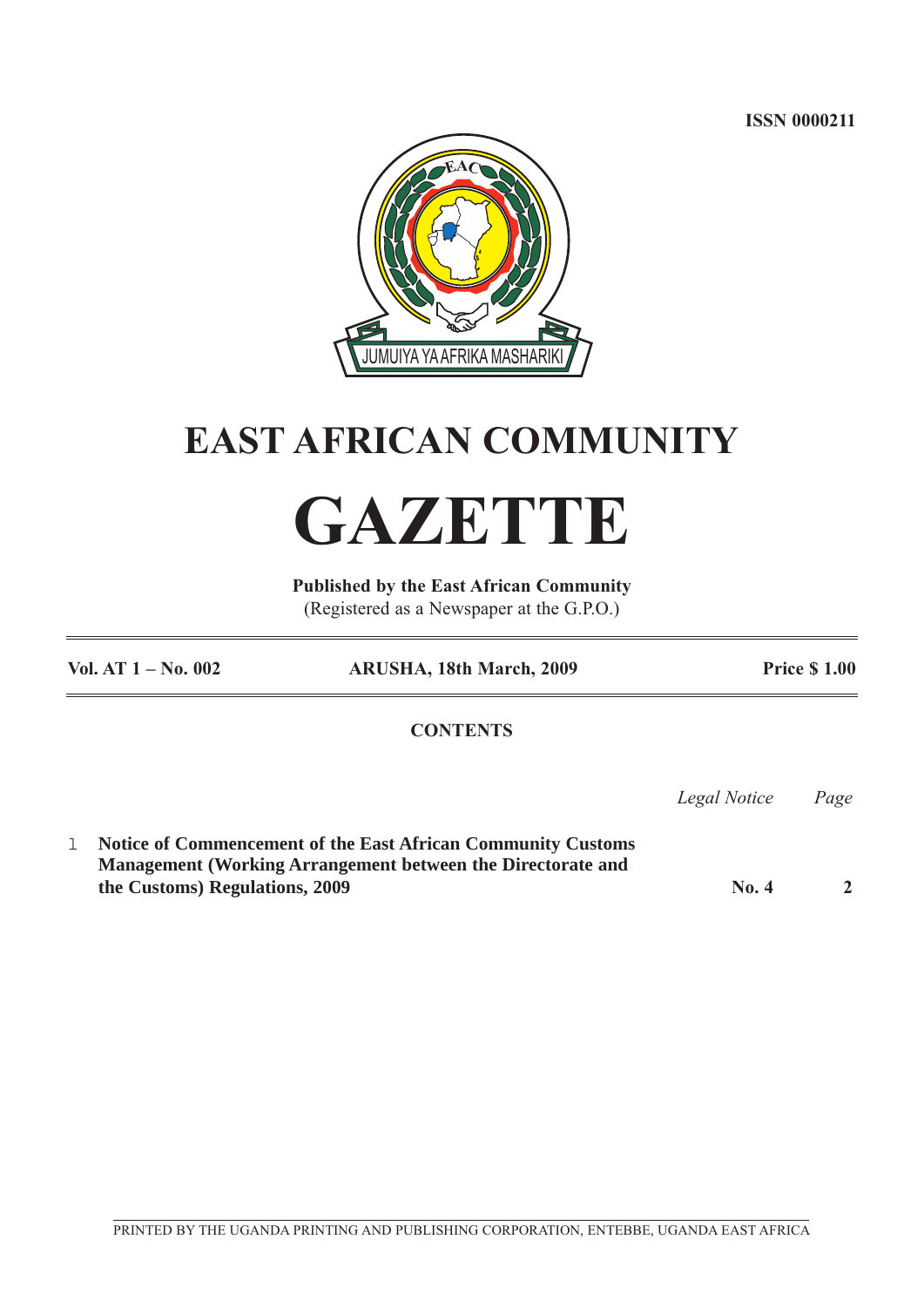Legal Notice No. EAC/4/2009.

#### THE EAST AFRICAN COMMUNITY CUSTOMS MANAGEMENT ACT 2004

### THE EAST AFRICAN COMMUNITY CUSTOMS MANAGEMENT (WORKING ARRANGEMENT BETWEEN THE DIRECTORATE AND THE CUSTOMS) REGULATIONS, 2009

### LEGAL NOTICE

IN EXERCISE of the powers conferred upon the Council of Ministers by Section 4(3) and 251(1) of the East African Community Customs Management Act 2004, the Council of Ministers has appointed the 5th day of May, 2009 as the Commencement Date of the East African Community Customs Management (Working Arrangement between the Directorate and the Customs) Regulations, 2009.

> HON. MONIQUE MUKARULIZA *Chairperson Council of Ministers*

Arusha Tanzania March 2009